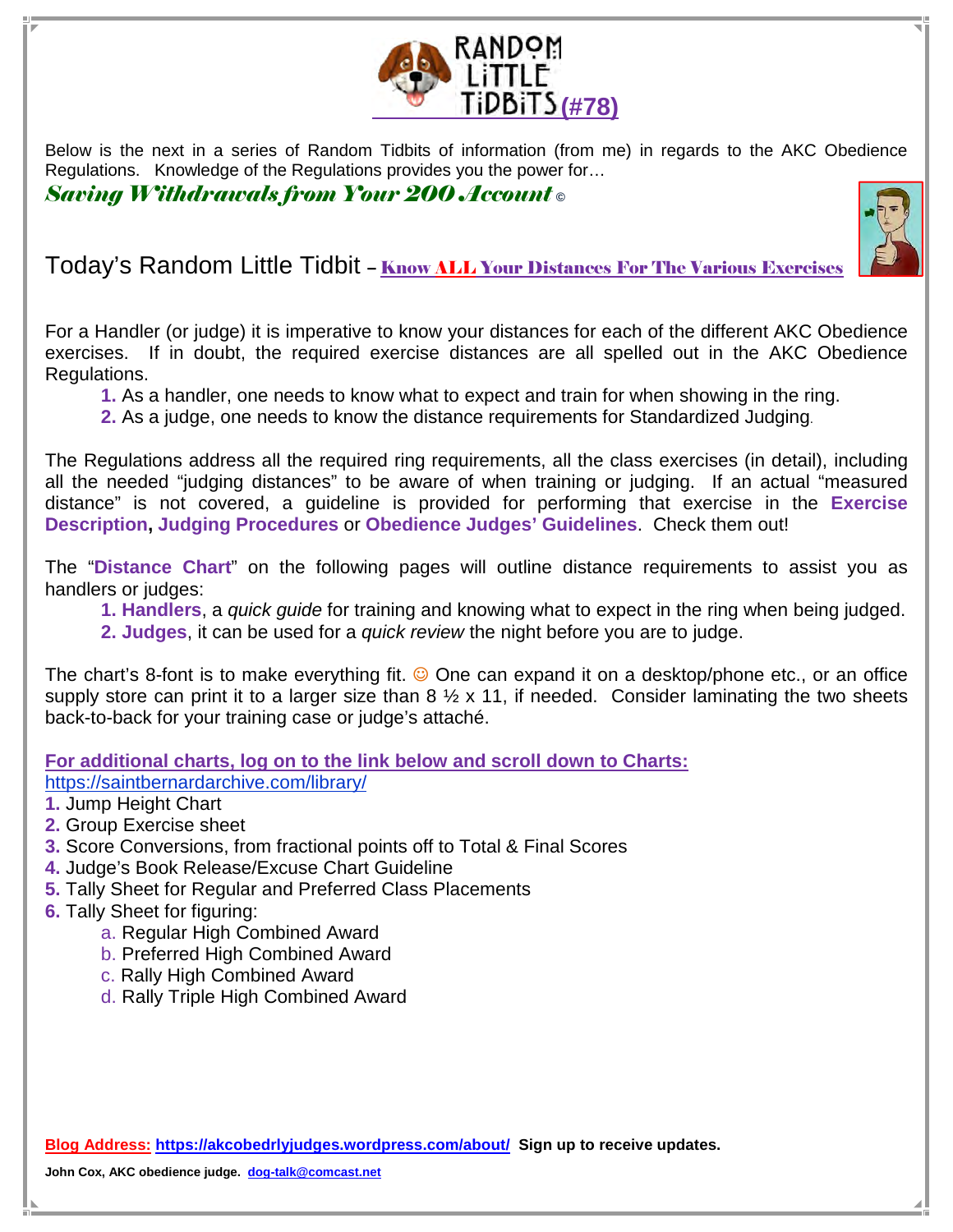|                                                                                               |                                                            |                                                                                                                                                                                                                                                                                                                                                                                                                                                                                                                                                                                                                                                                                           |                            | AND I LA FITTING CONSTRUCTIONS CONST                                                                                                                                                                                                                     |  |                              | * AKC Obedience Regulations - Distance Requirements *                                                                                                                  |  |  |
|-----------------------------------------------------------------------------------------------|------------------------------------------------------------|-------------------------------------------------------------------------------------------------------------------------------------------------------------------------------------------------------------------------------------------------------------------------------------------------------------------------------------------------------------------------------------------------------------------------------------------------------------------------------------------------------------------------------------------------------------------------------------------------------------------------------------------------------------------------------------------|----------------------------|----------------------------------------------------------------------------------------------------------------------------------------------------------------------------------------------------------------------------------------------------------|--|------------------------------|------------------------------------------------------------------------------------------------------------------------------------------------------------------------|--|--|
| <b>Rings &amp;</b><br><b>Conditions</b>                                                       | <b>Novice</b>                                              | <b>Open</b>                                                                                                                                                                                                                                                                                                                                                                                                                                                                                                                                                                                                                                                                               | <b>Utility</b>             | <b>Outdoors</b>                                                                                                                                                                                                                                          |  |                              | An indoor ring should be rectangular and about 40 by 50 feet for all obedience<br>classes. The floor must have firm footing, using rubber or similar non-slip material |  |  |
| (minimum) Chapter 1,<br><b>Sections 32 &amp; 33</b>                                           | Not less than<br>30' x 40'                                 | Not less than<br>30' x 40'                                                                                                                                                                                                                                                                                                                                                                                                                                                                                                                                                                                                                                                                | Not less than<br>35' x 50' | Not less than<br>40' x 50'                                                                                                                                                                                                                               |  | surface does not require it. | at least 4 feet wide for takeoffs and landing of all jumps unless the judge feels the                                                                                  |  |  |
|                                                                                               | Heel On Leash<br>and Figure Eight                          | Heeling Pattern. The heeling patterns should not be in the area of the table and/or gate and should have only one<br>element of an exercise on a leg. (For example, there shall not be a halt and a slow on the same leg of an exercise.) A<br>fast must always be on a long dimension of the ring; slow may be either on the short or long dimension of the ring. The fast<br>and slow should be of significant length, not just several steps. No pattern will have more than one fast and one slow. If<br>possible, have one leg of the heeling pattern with no element on it. Keep in mind physically challenged handlers, LARGE<br>breeds, and the space they may need - beforehand. |                            |                                                                                                                                                                                                                                                          |  |                              |                                                                                                                                                                        |  |  |
|                                                                                               | <b>Stand For</b><br><b>Examination</b><br><b>Heel Free</b> | The handler will then stand with the dog in the heel position, and may give the command and/or signal to stay, walk straight<br>forward about 6 feet, and then turn and face the dog.<br>See Heel on Leash and Figure Eight                                                                                                                                                                                                                                                                                                                                                                                                                                                               |                            |                                                                                                                                                                                                                                                          |  |                              |                                                                                                                                                                        |  |  |
|                                                                                               | Recall                                                     | The handler will stand with the dog sitting in the heel position in a place designated by the judge. On the judge's order,                                                                                                                                                                                                                                                                                                                                                                                                                                                                                                                                                                |                            |                                                                                                                                                                                                                                                          |  |                              |                                                                                                                                                                        |  |  |
| <b>Regular</b><br><b>Novice</b><br><b>Exercises</b><br><b>Chapter 3</b>                       | Sit Stay - Get<br><b>Your Leash</b>                        | the handler will then walk forward to the other end of the ring, turn to face the dog.<br>The leash will be placed inside the ring near the gate entrance on a chair or similar leash holder. The handler and dog<br>will be positioned at least 30 feet from and facing the direction of the gate entrance. The judge must be in position to watch<br>the dog and handler throughout the exercise including exiting the ring.                                                                                                                                                                                                                                                            |                            |                                                                                                                                                                                                                                                          |  |                              |                                                                                                                                                                        |  |  |
|                                                                                               |                                                            | Dogs must be spaced with a minimum of six (6) feet between each dog and a minimum of four (4) feet from the ring<br>barriers. Judges will position the dogs in the approximate center of the ring in one row or back-to-back in two rows with a<br>minimum of six (6) feet between the rows. If the back-to-back formation is used, it must be used for all groups in the class.<br>On a 50' side of the ring the maximum # of dogs allowed in a single row would be six (6) and in a back-to-back row<br>twelve $(12)$ dogs (see table):                                                                                                                                                 |                            |                                                                                                                                                                                                                                                          |  |                              |                                                                                                                                                                        |  |  |
|                                                                                               |                                                            |                                                                                                                                                                                                                                                                                                                                                                                                                                                                                                                                                                                                                                                                                           |                            | <b>Ring</b>                                                                                                                                                                                                                                              |  | <b>Maximum # of Dogs</b>     | <b>Maximum # of Dogs</b>                                                                                                                                               |  |  |
|                                                                                               | Group                                                      |                                                                                                                                                                                                                                                                                                                                                                                                                                                                                                                                                                                                                                                                                           |                            | Length<br>50'                                                                                                                                                                                                                                            |  | <b>Single Row</b><br>6       | <b>Back-to-Back Row</b><br>12                                                                                                                                          |  |  |
|                                                                                               |                                                            |                                                                                                                                                                                                                                                                                                                                                                                                                                                                                                                                                                                                                                                                                           |                            | 45'                                                                                                                                                                                                                                                      |  | 5                            | 10                                                                                                                                                                     |  |  |
|                                                                                               |                                                            |                                                                                                                                                                                                                                                                                                                                                                                                                                                                                                                                                                                                                                                                                           |                            | 40'                                                                                                                                                                                                                                                      |  | 4                            | 8                                                                                                                                                                      |  |  |
|                                                                                               |                                                            |                                                                                                                                                                                                                                                                                                                                                                                                                                                                                                                                                                                                                                                                                           |                            | 35'                                                                                                                                                                                                                                                      |  | 4                            | 8                                                                                                                                                                      |  |  |
|                                                                                               |                                                            |                                                                                                                                                                                                                                                                                                                                                                                                                                                                                                                                                                                                                                                                                           |                            | 30'                                                                                                                                                                                                                                                      |  | $\overline{\mathbf{3}}$      | 6                                                                                                                                                                      |  |  |
|                                                                                               | Cones                                                      |                                                                                                                                                                                                                                                                                                                                                                                                                                                                                                                                                                                                                                                                                           |                            | For the Figure Eight, the handler will stand facing the judge, midway between two cones that are 17 to 37 inches high and<br>no more than 15 inches wide at the base, that will be placed 8 feet apart (measured from inside of base to inside of base). |  |                              |                                                                                                                                                                        |  |  |
|                                                                                               | Heel Free &                                                |                                                                                                                                                                                                                                                                                                                                                                                                                                                                                                                                                                                                                                                                                           |                            |                                                                                                                                                                                                                                                          |  |                              | This exercise will be performed and scored in the same manner as the Novice Heel On Leash and Figure Eight exercise,                                                   |  |  |
|                                                                                               | <b>Figure Eight</b><br>command<br><b>Discrimination</b>    | except that the dog will be off leash.<br>Judging Procedure: This exercise may be performed in an area of the ring that is at least 40 feet in length. The 15-foot<br>distances must be clearly marked. The judge must be positioned so that both the dog and handler are under continuous<br>observation during the entire exercise. An excellent position for judging this exercise is at an adequate distance to the side<br>and slightly to the rear of the dog. Reference to Obedience Judges' Guidelines, Chapter 3.                                                                                                                                                                |                            |                                                                                                                                                                                                                                                          |  |                              |                                                                                                                                                                        |  |  |
|                                                                                               | Drop On Recall                                             | The handler will stand with the dog sitting in the heel position in a place designated by the judge. On the judge's                                                                                                                                                                                                                                                                                                                                                                                                                                                                                                                                                                       |                            |                                                                                                                                                                                                                                                          |  |                              |                                                                                                                                                                        |  |  |
|                                                                                               | <b>Retrieve On Flat</b>                                    | order, the handler will then walk forward to the other end of the ring, turn to face the dog.<br>After the dumbbell is thrown at least 20 feet, the judge will order the handler to "Send your dog." The judge will require<br>the dumbbell to be thrown again before the dog is sent if it is thrown less than 20 feet, too far to one side or too close to<br>the ring's edge. Size of dumbbell to be in proportion to the dog.                                                                                                                                                                                                                                                         |                            |                                                                                                                                                                                                                                                          |  |                              |                                                                                                                                                                        |  |  |
| <b>Regular</b><br>&<br><b>Preferred</b><br><b>Open</b><br><b>Exercises</b><br>Chapters 4 & 12 | <b>Retrieve Over</b><br>High Jump                          | The handler will stand with the dog sitting in heel position at least 8 feet (or any reasonable distance beyond 8 feet)<br>from the jump and will remain in the same spot throughout the exercise. On the judge's order the handler will throw the<br>dumbbell at least 8 feet beyond the jump. (These 8-foot distances must be clearly marked.)<br>Judging Procedures: The judge must make certain that the handler throws the dumbbell at least 8 feet beyond the jump.<br>Reference the Obedience Judges' Guidelines, Chapter 3.                                                                                                                                                       |                            |                                                                                                                                                                                                                                                          |  |                              |                                                                                                                                                                        |  |  |
|                                                                                               | <b>Broad Jump</b>                                          | The handler will stand with the dog sitting in the heel position at least 8 feet from the jump facing the lowest side of<br>the lowest hurdle. (This 8-foot distance must be clearly marked.)<br>Handlers may stand anywhere between the lowest edge of the first hurdle and the highest edge of the last hurdle with<br>their toes about two (2) feet from the jump.                                                                                                                                                                                                                                                                                                                     |                            |                                                                                                                                                                                                                                                          |  |                              |                                                                                                                                                                        |  |  |
|                                                                                               | <b>Stand Stay - Get</b><br>Your Leash                      | The handler will stand with the dog sitting in heel position in a place designated by the judge, approximately 15 feet from<br>the ring gate.<br>Judging Procedures: Prior to the start of judging, the judge will decide where the leash will be placed, outside the<br>ring on a chair or similar leash holder.<br>When positioning the dog and handler for this exercise, the judge should ensure that such positioning will<br>permit the dog to keep the handler in its direct line of vision as the handler leaves and returns to the ring, and that<br>the handler, when reentering the ring, is at least 15 feet away from the dog until ordered to return.                       |                            |                                                                                                                                                                                                                                                          |  |                              |                                                                                                                                                                        |  |  |
|                                                                                               | Jumps                                                      | Refer to Chapter 4, Sections 13 & 15 for specific High Jump & Broad Jump measurements and requirements.                                                                                                                                                                                                                                                                                                                                                                                                                                                                                                                                                                                   |                            |                                                                                                                                                                                                                                                          |  |                              |                                                                                                                                                                        |  |  |
|                                                                                               | <b>Measuring Dogs</b>                                      | In all classes with jumps, as the dog is brought into the ring, the judges may, at their discretion, measure<br>the dog to verify the height at the withers. The measurement is made using an ordinary folding ruler or steel tape Nothing<br>may be attached to determine level position. No other measuring device is required or acceptable in the ring. (Chapter 2,<br>Section 1) Review Appendix A for 34 Jump Heights Table & Appendix B for Standard Jump Height Table.                                                                                                                                                                                                            |                            |                                                                                                                                                                                                                                                          |  |                              |                                                                                                                                                                        |  |  |